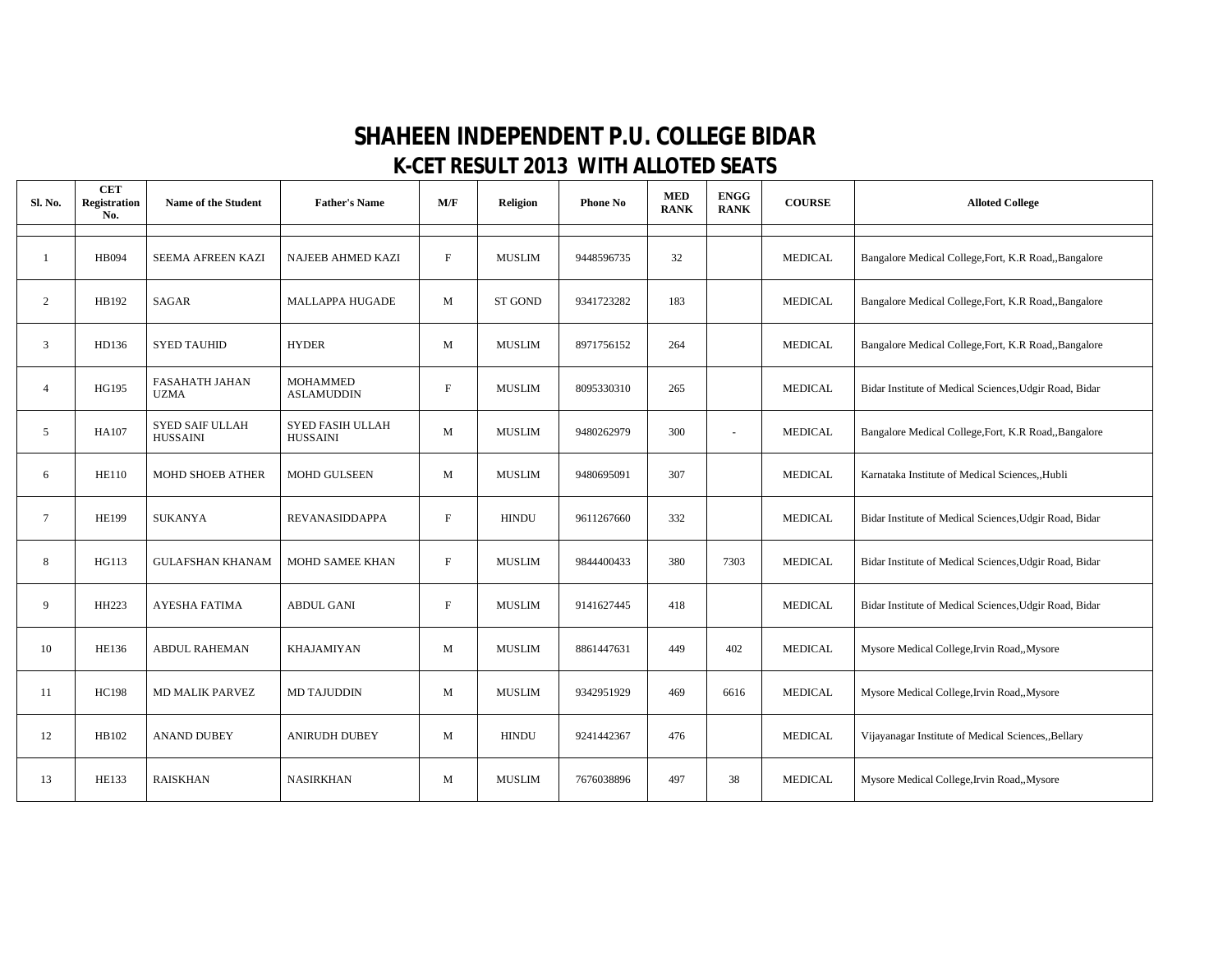| HD208        | <b>DURAGAPPA RATHOD</b>              | <b>CHATHRAPPA</b>                      | M            | <b>HINDU</b>                 | 9880986160 | 588 |                          | <b>MEDICAL</b> | Bangalore Medical College, Fort, K.R Road,, Bangalore                    |
|--------------|--------------------------------------|----------------------------------------|--------------|------------------------------|------------|-----|--------------------------|----------------|--------------------------------------------------------------------------|
| HD164        | <b>SUHASINI BUDARE</b>               | <b>MALLAPPA</b>                        | $\mathbf{F}$ | <b>HINDU</b><br><b>GONDA</b> | 9611708924 | 640 |                          | <b>MEDICAL</b> | Karnataka Institute of Medical Sciences, Hubli                           |
| HF207        | <b>UMME SALMA ZOHA</b>               | MD SIRAJUDDIN ALTAF                    | $\rm F$      | <b>MUSLIM</b>                | 9964461551 | 643 |                          | <b>MEDICAL</b> | Bidar Institute of Medical Sciences, Udgir Road, Bidar                   |
| HF125        | <b>ASIYA BEGUM</b>                   | MOHAMMED AZEEM<br><b>UDDIN</b>         | F            | <b>MUSLIM</b>                | 9449460049 | 653 |                          | <b>MEDICAL</b> | Bidar Institute of Medical Sciences, Udgir Road, Bidar                   |
| HC224        | <b>SYED ZUBAIR</b>                   | <b>SYED NAYEEMUDDIN</b>                | M            | <b>MUSLIM</b>                | 9902694047 | 655 |                          | <b>MEDICAL</b> | Belgaum Institute of Medical Sciences, Dr B R Ambedkar<br>Road,, Belgaum |
| HA215        | <b>MD RIZWAN PATEL</b>               | MD AJAZ PATEL                          | M            | <b>MUSLIM</b>                | 9449614338 | 714 |                          | <b>MEDICAL</b> | Karnataka Institute of Medical Sciences, Hubli                           |
| <b>HE114</b> | <b>ASRA FATIMA</b>                   | MD KALEEM AHMED                        | F            | <b>MUSLIM</b>                | 9844301719 | 731 | 14367                    | <b>MEDICAL</b> | Bidar Institute of Medical Sciences, Udgir Road, Bidar                   |
| <b>HF066</b> | <b>AKASH</b>                         | MANIKRAYA                              | M            | <b>HINDU</b>                 | 7795474749 | 745 | 8320                     | <b>MEDICAL</b> | Bidar Institute of Medical Sciences, Udgir Road, Bidar                   |
| <b>JA009</b> | <b>MUNIRAHMED</b><br><b>DODAMANI</b> | <b>KHAJAPATEL</b>                      | M            | <b>MUSLIM</b>                | 9901747062 | 781 | 386                      | <b>MEDICAL</b> | Bangalore Medical College, Fort, K.R Road,, Bangalore                    |
| HF137        | <b>AMEER SOHEL</b>                   | <b>MOIN PASHA</b>                      | M            | <b>MUSLIM</b>                | 9900339242 | 789 | 1125                     | <b>MEDICAL</b> | Karnataka Institute of Medical Sciences, Hubli                           |
| HD144        | <b>MD RIZWAN ATIF</b>                | <b>MD IBRAHIM</b>                      | M            | <b>MUSLIM</b>                | 9481300526 | 817 |                          | <b>MEDICAL</b> | Bidar Institute of Medical Sciences, Udgir Road, Bidar                   |
| HH137        | <b>MAHEBOOB PASHA</b>                | <b>MD LADLE BUDDEN</b>                 | M            | <b>MUSLIM</b>                | 9379378824 | 877 |                          | <b>MEDICAL</b> | Vijayanagar Institute of Medical Sciences, Bellary                       |
| HH152        | MOHAMMED SOHAIL<br><b>MALKHED</b>    | MOHAMMED RAFEEQ<br><b>MALKHED</b>      | $\mathbf M$  | <b>MUSLIM</b>                | 9901493796 | 935 |                          | <b>MEDICAL</b> | Al-Ameen Medical College, Athani Road,, Bijapur                          |
| <b>HE144</b> | <b>BASAVARAJ</b>                     | <b>VIJAYKUMAR</b>                      | M            | <b>HINDU</b>                 | 9632255546 | 951 |                          | <b>MEDICAL</b> | Mysore Medical College, Irvin Road,, Mysore                              |
| HB162        | KHUTEJA SAMEEN                       | <b>ZAFAR KALEEM</b>                    | F            | <b>MUSLIM</b>                | 9448349366 | 958 | $\sim$                   | <b>MEDICAL</b> | Bidar Institute of Medical Sciences, Udgir Road, Bidar                   |
| PB125        | <b>SNEHA</b>                         | <b>VEERSHETTY</b><br><b>CHANSHETTY</b> | $\mathbf{F}$ | <b>HINDU</b>                 | 9902392977 | 966 | $\overline{\phantom{a}}$ | <b>MEDICAL</b> | Bidar Institute of Medical Sciences, Udgir Road, Bidar                   |
|              |                                      |                                        |              |                              |            |     |                          |                |                                                                          |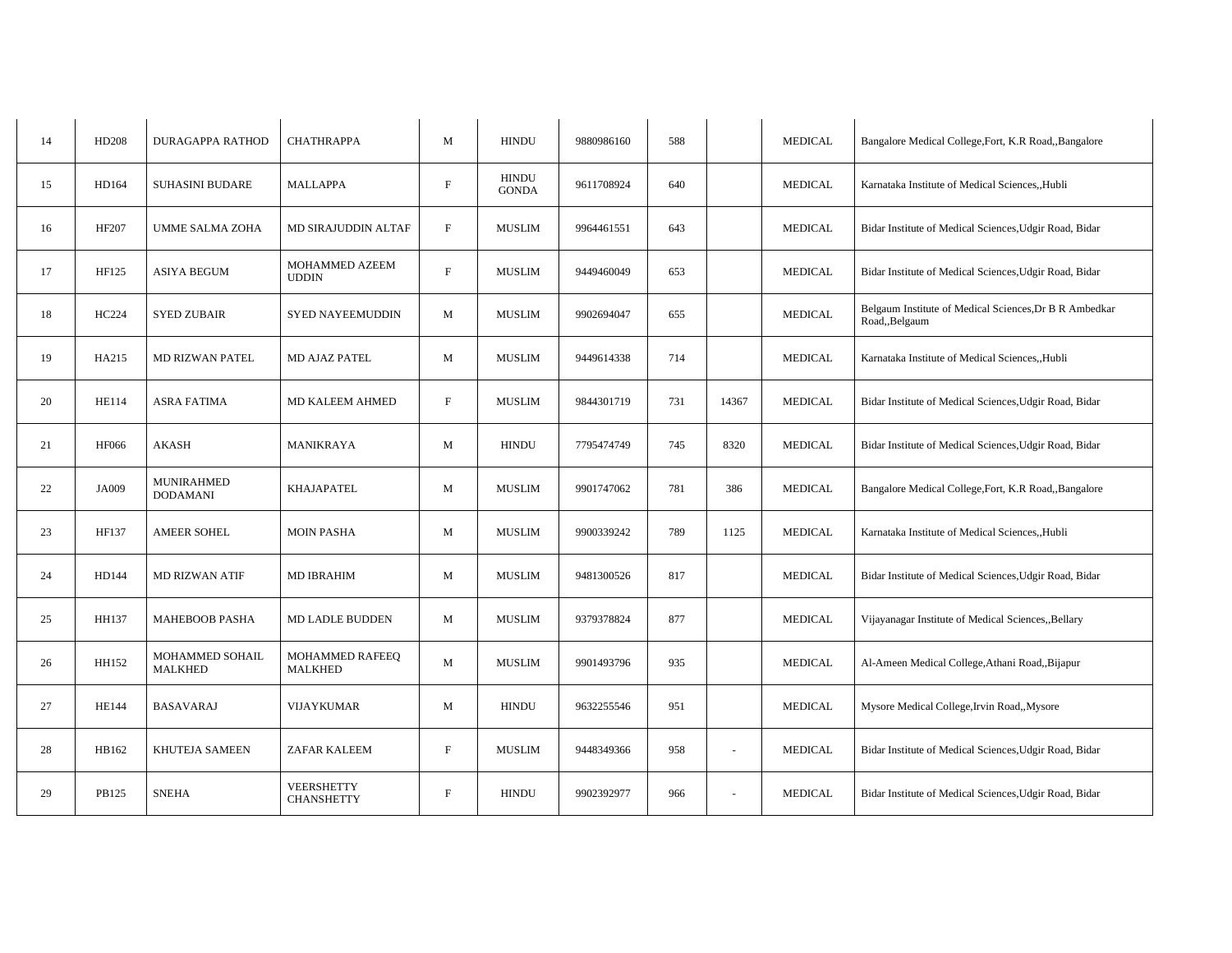| 30 | HF168        | <b>MADIHA FATIMA</b>                | <b>ABDUL WAHEED</b>      | $\mathbf{F}$ | <b>MUSLIM</b>          | 9620048441  | 991  |       | <b>MEDICAL</b> | Bidar Institute of Medical Sciences, Udgir Road, Bidar                                            |
|----|--------------|-------------------------------------|--------------------------|--------------|------------------------|-------------|------|-------|----------------|---------------------------------------------------------------------------------------------------|
| 31 | HF212        | <b>ANUPAMA</b>                      | <b>SHIVARAJ</b>          | $\mathbf F$  | <b>HINDU</b>           | 9449970864  | 1000 | 7150  | <b>MEDICAL</b> | Vijayanagar Institute of Medical Sciences, Bellary                                                |
| 32 | HH205        | <b>SADAF MAHEEN</b>                 | <b>SHAIK IBRAHIM</b>     | $\rm F$      | <b>MUSLIM</b>          | 9035641861  | 1179 |       | <b>MEDICAL</b> | Bidar Institute of Medical Sciences, Udgir Road, Bidar                                            |
| 33 | <b>HE189</b> | <b>SYEDA ZOHRA</b>                  | <b>SYED ABUL FAIZ</b>    | $\mathbf{F}$ | <b>MUSLIM</b>          | 09886615474 | 1244 | 20660 | <b>MEDICAL</b> | Raichur Institute of Medical Sciences, Hyderabad Road, Raichur                                    |
| 34 | HA138        | <b>ANAM RIHA</b>                    | MOHAMMED IQBAL           | $\mathbf{F}$ | <b>MUSLIM</b>          | 994557230   | 1461 | 16959 | <b>MEDICAL</b> | Bidar Institute of Medical Sciences, Udgir Road, Bidar                                            |
| 35 | HE135        | PRASHANTH                           | <b>BALAJI</b>            | M            | <b>HINDU</b>           | 9242462018  | 1576 |       | <b>MEDICAL</b> | Belgaum Institute of Medical Sciences, Dr B R Ambedkar<br>Road,, Belgaum                          |
| 36 | HC172        | <b>SHAIK MEHATABSAB</b>             | <b>SHAIK BALESAB</b>     | M            | <b>MUSLIM</b>          | 09880806134 | 1617 | 11568 | <b>MEDICAL</b> | Karnataka Institute of Medical Sciences, Hubli                                                    |
| 37 | HD138        | <b>MD FAROOQ</b>                    | <b>MD SHAFIUDDIN</b>     | M            | <b>MUSLIM</b>          | 9986124600  | 1736 |       | <b>MEDICAL</b> | Bidar Institute of Medical Sciences, Udgir Road, Bidar                                            |
| 38 | HH151        | <b>SUSHILRADDY</b>                  | <b>VENKATRADDY</b>       | M            | <b>HINDU</b>           | 9448268513  | 1847 |       | <b>MEDICAL</b> | Raichur Institute of Medical Sciences, Hyderabad Road, Raichur                                    |
| 39 | HA131        | PRAKASH                             | <b>LAXMANRAO</b>         | M            | <b>HINDU</b>           | 9902115010  | 1863 |       | <b>MEDICAL</b> | Raichur Institute of Medical Sciences, Hyderabad Road, Raichur                                    |
| 40 | HD160        | KHADEEJA FATIMA                     | <b>SYED ABDUL SATTAR</b> | $\mathbf F$  | <b>MUSLIM</b>          | 9611215092  | 1870 |       | <b>MEDICAL</b> | Khaja Bande Nawaz Institute of Medical Sciences                                                   |
| 41 | HA163        | <b>ABDULHUQUE</b><br>SIRASAGI       | YAKUBSAHEB               | M            | <b>MUSLIM</b>          | 9972689789  | 1881 |       | <b>MEDICAL</b> | Vijayanagar Institute of Medical Sciences, Bellary                                                |
| 42 | HH189        | AYESHA IRAM                         | <b>KHAJA MOINUDDIN</b>   | $\mathbf F$  | <b>MUSLIM</b>          | 7259388671  | 1968 |       | <b>MEDICAL</b> | Shymanuru Shivashankarappa Institute Of Medical<br>Sciences, NH-4 Bypass Road, Davangere          |
| 43 | <b>HC200</b> | <b>BAREERA NAZILA</b>               | <b>ABDUL QUDDUS</b>      | $\mathbf{F}$ | <b>MUSLIM</b>          | 9986592939  | 2015 |       | <b>MEDICAL</b> | Mahadevappa Rampure Medical College, M R Marga,, Gulbarga                                         |
| 44 | HH164        | <b>FAZIYA BIBI</b>                  | <b>MD MOHIUDDIN</b>      | F            | <b>MUSLIM</b>          | 9986295786  | 2042 | 14841 | <b>MEDICAL</b> | Adichunchanagiri Institute of Medical Sciences, B.G<br>Nagar, Nagamangal Tq, Bellur, Mandya Dist. |
| 45 | <b>HG110</b> | <b>SYED NOOR</b><br><b>MOHAMMED</b> | <b>SYED KHALED</b>       | M            | <b>MUSLIM</b><br>ATARI | 8970451426  | 2062 | 8921  | <b>MEDICAL</b> | Bidar Institute of Medical Sciences, Udgir Road, Bidar                                            |
|    |              |                                     |                          |              |                        |             |      |       |                |                                                                                                   |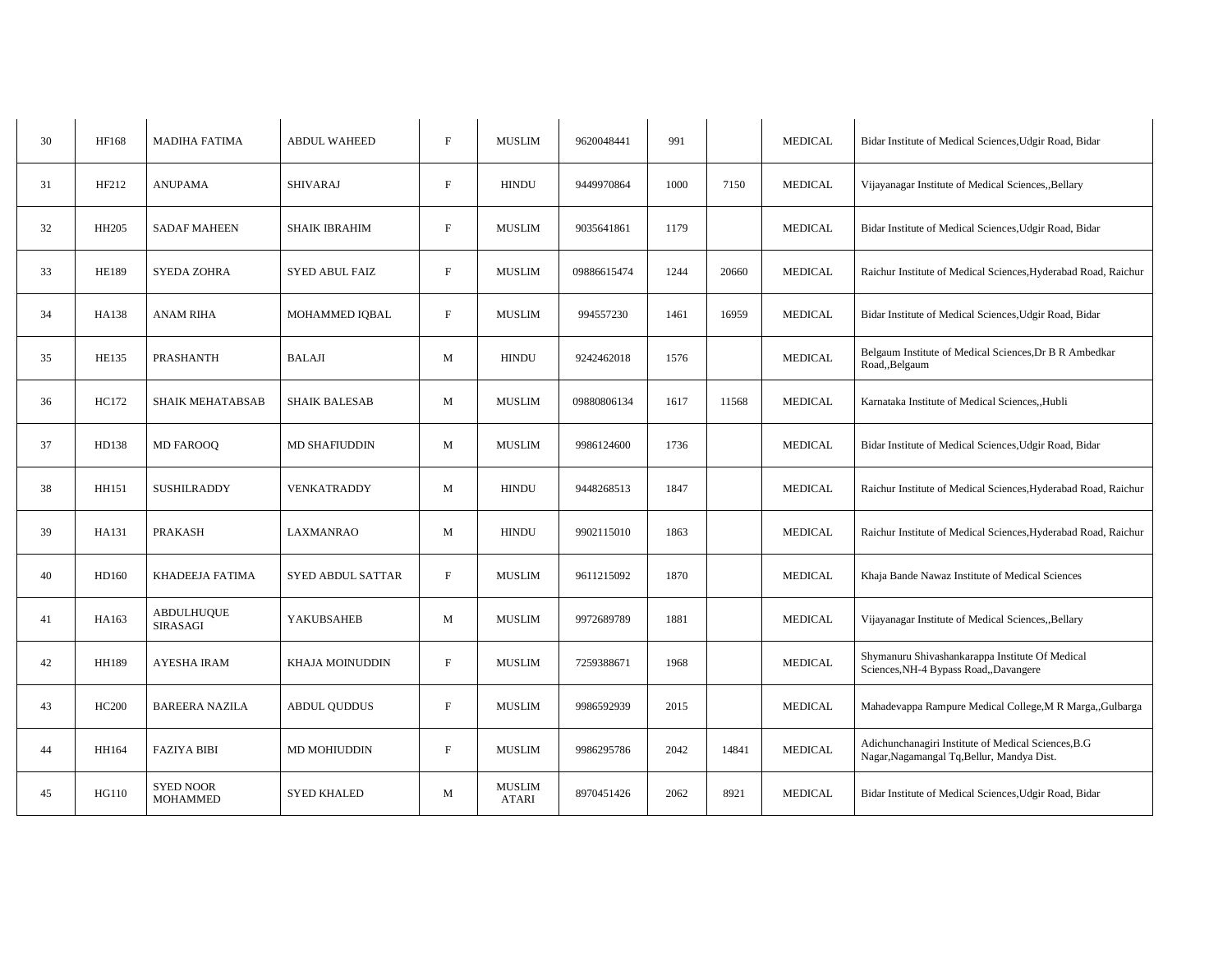| 46 | HC173        | <b>YOJANA</b>                        | <b>BHAGAVANRAO</b>                      | $\mathbf{F}$ | <b>HINDU</b>                    | 9880706254 | 2191 | 14610 | <b>MEDICAL</b> | Bidar Institute of Medical Sciences, Udgir Road, Bidar                                     |
|----|--------------|--------------------------------------|-----------------------------------------|--------------|---------------------------------|------------|------|-------|----------------|--------------------------------------------------------------------------------------------|
| 47 | HD227        | PRIYANKA                             | <b>PRAKASH</b>                          | $\mathbf{F}$ | <b>HINDU</b>                    | 8868261710 | 2409 | 16578 | <b>MEDICAL</b> | Bidar Institute of Medical Sciences, Udgir Road, Bidar                                     |
| 48 | HB187        | <b>ASHWINI</b>                       | RAJAPPA MAHAJAN                         | $\mathbf{F}$ | <b>HINDU</b><br><b>LINGAYAT</b> | 861145356  | 2420 | 13772 | <b>MEDICAL</b> | Sri Basaveshwara Medical College and Hospital, NH-4, S.J.M<br>Campus,,Chitradurga          |
| 49 | <b>HB087</b> | <b>NOHA</b>                          | <b>SHIROMANI</b>                        | M            | <b>HINDU</b><br><b>MANDIGA</b>  | 9482087147 | 2463 |       | <b>MEDICAL</b> | Bangalore Medical College, Fort, K.R Road,, Bangalore                                      |
| 50 | HD210        | <b>BHAGYASHREE</b>                   | <b>BABURAO</b>                          | $\mathbf{F}$ | <b>HINDU</b>                    | 9844065537 | 2592 |       | <b>MEDICAL</b> | Shymanuru Shivashankarappa Institute Of Medical<br>Sciences, NH-4 Bypass Road, Davangere   |
| 51 | <b>HE202</b> | <b>SHAILAJA</b>                      | <b>SHIVKUMAR</b>                        | $\mathbf{F}$ | HINDU<br><b>HOLIYA</b>          | 8792218604 | 2668 |       | <b>MEDICAL</b> | Bidar Institute of Medical Sciences, Udgir Road, Bidar                                     |
| 52 | <b>HE160</b> | <b>SUPRIYA BHARDE</b>                | <b>SANJEEV KUMAR</b><br><b>BHARDE</b>   | F            | <b>HINDU</b>                    | 9449028877 | 2766 |       | <b>MEDICAL</b> | Khaja Bande Navaz Institute Of Medical Sciences, Rouza<br>Buzurq,,Gulbarga                 |
| 53 | HD209        | <b>SHABANA CHOUDARI</b>              | <b>MAHAMAD</b>                          | F            | <b>MUSLIM</b>                   | 9964712032 | 2799 | 20044 | <b>MEDICAL</b> | Al-Ameen Medical College, Athani Road, Bijapur                                             |
| 54 | HF124        | <b>SABA ANJUM</b>                    | <b>MA QUADEER AHMED</b>                 | $\mathbf{F}$ | <b>MUSLIM</b>                   | 8951492656 | 2954 | 15421 | <b>MEDICAL</b> | Khaja Bande Navaz Institute Of Medical Sciences, Rouza<br>Buzurq,,Gulbarga                 |
| 55 | HB126        | <b>SUSHEEL</b>                       | <b>NARAYAN</b>                          | M            | <b>HINDU</b>                    | 8453771146 | 3794 | 22131 | <b>MEDICAL</b> | Bidar Institute of Medical Sciences, Udgir Road, Bidar                                     |
| 56 | GA010        | <b>TASMINA NUREEN</b><br><b>HUMA</b> | SYED ASGAR ALI                          | $\mathbf{F}$ | <b>MUSLIM</b><br><b>ATTAR</b>   | 9448435269 | 4087 | 32954 | <b>MEDICAL</b> | Khaja Bande Navaz Institute Of Medical Sciences, Rouza<br>Buzurq,,Gulbarga                 |
| 57 | HA190        | <b>PAVAN</b>                         | <b>GANAPATRAO</b>                       | M            | <b>HINDU</b><br><b>GOND</b>     | 8197885341 | 4513 | 39299 | <b>MEDICAL</b> | S. Nijalingappa Medical College and Research Centre, B.V.V.<br>Sanga, Navanagara, Bagalkot |
| 58 | HH133        | <b>AVINASH</b>                       | <b>RAJAPPA</b>                          | M            | <b>HINDU</b><br><b>GONDA</b>    | 9449309773 | 4649 | 23153 | <b>MEDICAL</b> | Bidar Institute of Medical Sciences, Udgir Road, Bidar                                     |
| 59 | PC259        | <b>IRFANA PARVEEN</b>                | <b>MD ALLAUDDIN</b>                     | $\mathbf{F}$ |                                 | 9586038831 | 1322 | 2677  | <b>MEDICAL</b> | Mahadevappa Rampure Medical College, M R Marga, Gulbarga                                   |
| 60 | <b>BM482</b> | <b>SHAIK RESHMA</b>                  | <b>SHAIK BALESAIDA</b>                  | $\mathbf{F}$ | <b>MUSLIM</b>                   | 9019239194 | 1513 | 13472 | <b>MEDICAL</b> | Belgaum Institute of Medical Sciences, Dr B R Ambedkar<br>Road,, Belgaum                   |
| 61 | HB165        | <b>SYEDA NEHA</b>                    | <b>SYED SHAH ALI</b><br><b>HUSSAINI</b> | $\mathbf{F}$ | <b>MUSLIM</b>                   | 8880776668 | 2001 | 43314 | <b>MEDICAL</b> | Bidar Institute of Medical Sciences, Udgir Road, Bidar                                     |
|    |              |                                      |                                         |              |                                 |            |      |       |                |                                                                                            |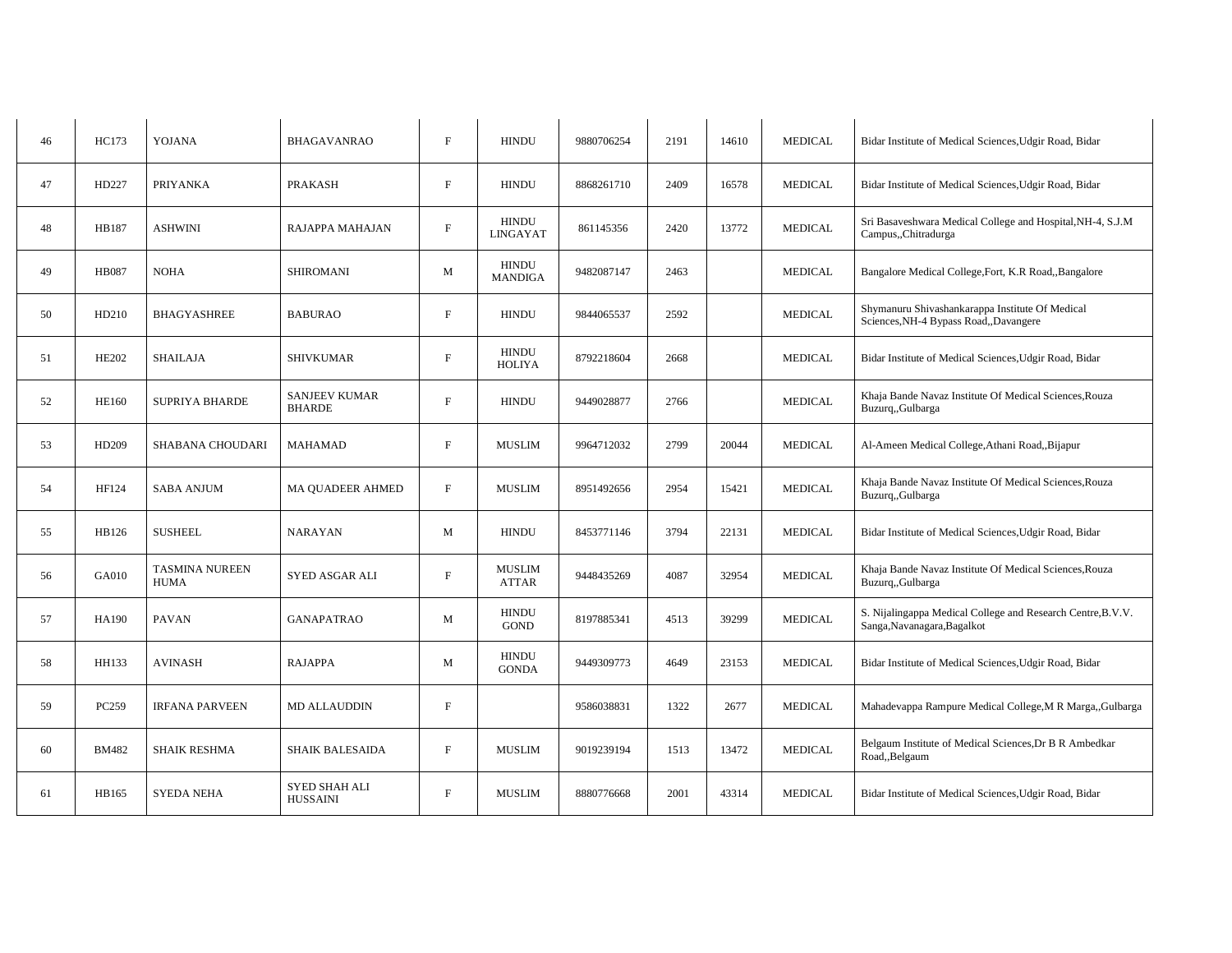| 62 | HB490        | <b>DIVYA</b>                    | <b>GANGAPRASAD</b>                         | $\mathbf F$               |                                      | 9739635220 | 2397    | 24759  | <b>MEDICAL</b> | Mysore Medical College, Irvin Road,, Mysore                                 |
|----|--------------|---------------------------------|--------------------------------------------|---------------------------|--------------------------------------|------------|---------|--------|----------------|-----------------------------------------------------------------------------|
| 63 | HC122        | <b>IRFAN</b>                    |                                            | M                         | <b>MUSLIM</b>                        | 9972696759 | 2439    | 13922  | <b>MEDICAL</b> | Al-Ameen Medical College, Athani Road, Bijapur                              |
| 64 | <b>HF065</b> | <b>ABHISHEK</b>                 | <b>ASHOK BABU</b>                          | M                         | <b>HINDU</b>                         | 9591117688 | 2554    | 38864  | <b>MEDICAL</b> | Mysore Medical College, Irvin Road,, Mysore                                 |
| 65 | <b>HA178</b> | <b>AFSHAN NAZNEEN</b>           | <b>MD IQBAL</b>                            | $\mathbf{F}$              | <b>MUSLIM</b>                        | 9050962064 | 348     | 5094   | <b>MEDICAL</b> | Bidar Institute of Medical Sciences, Udgir Road, Bidar                      |
| 66 | PL226        | <b>SAINATH</b>                  | <b>GURUBASAPPA</b>                         | M                         | <b>LINGAYATH</b>                     | 9036258872 | 349     | 4882   | <b>MEDICAL</b> | Mysore Medical College, Irvin Road,, Mysore                                 |
| 67 | <b>HB008</b> | PREM BHASKAR                    | <b>SURYAKANT</b>                           | M                         | <b>HINDU</b>                         | 8970316816 | 5933    | 31392  | <b>MEDICAL</b> | BGS Global Institute of Medical Sciences, Bangalore                         |
| 68 | <b>HC066</b> | <b>ASHWINI</b>                  | <b>DATTATREY</b>                           | F                         | <b>HINDU</b>                         | 9731045910 | 6606    | 46939  | <b>MEDICAL</b> | Bangalore Medical College, Fort, K.R Road,, Bangalore                       |
| 69 | HG376        | PALLAVI<br>NAYALKALKAR          | PRABHAKAR<br><b>NYALKALKAR</b>             | $\boldsymbol{\mathrm{F}}$ | <b>HINDU</b><br><b>BRAHMIN</b>       | 9448222800 | 873     | 12129  | <b>MEDICAL</b> | Hassan Institute of Medical Sciences, Hassan                                |
| 70 | HH125        | <b>GRANTHIKA</b>                | VIJAY KUMAR SONARE                         | $\boldsymbol{\mathrm{F}}$ | <b>HINDU</b>                         | 9448035517 | 4893G55 | $\sim$ | <b>MEDICAL</b> | Al-Ameen Medical College, Athani Road,, Bijapur                             |
| 71 | HG226        | <b>DEEPIKA</b>                  | <b>DAYANAND</b>                            | $\mathbf{F}$              | <b>MADIGA</b>                        | 9481207651 | 5876G55 |        | <b>MEDICAL</b> | Bidar Institute of Medical Sciences, Udgir Road, Bidar                      |
| 72 | HD065        | <b>AYESHA PASHA</b>             | MD AFZAL PASHA                             | $\mathbf{F}$              | <b>MUSLIM</b>                        | 8710981700 | 2378    | 18971  | <b>MEDICAL</b> | S.B.Patil Institute for Dental Sciences and Research, Naubad<br>Post.Bidar  |
| 73 | HG326        | <b>AYESHA PARVEEN</b>           | <b>MOHAMMED</b><br><b>IFTEKHAR AHMED</b>   | $\mathbf{F}$              | <b>MUSLIM</b>                        | 9611222919 | 3619    |        | <b>MEDICAL</b> | S.B.Patil Institute for Dental Sciences and Research, Naubad<br>Post, Bidar |
| 74 | HC126        | SYEDA ARJUMAND<br><b>FATIMA</b> | <b>SYED MANSOOR</b><br><b>AHMED QUADRI</b> | $\mathbf{F}$              | <b>MUSLIM</b>                        | 9900137481 | 4865    | 40338  | <b>MEDICAL</b> | HKDET'S Dental College Hospital, Bidar District, Humnabad                   |
| 75 | HA155        | <b>BUSHRA FATIMA</b>            | MD MAQDOOM ALI                             | $\mathbf{F}$              | <b>MUSLIM</b>                        | 9986295786 | 6295    | 31186  | <b>MEDICAL</b> | HKDET'S Dental College Hospital, Bidar District, Humnabad                   |
| 76 | HB165        | <b>SYEDA NEHA</b>               |                                            | $\mathbf{F}$              |                                      | 8880776668 | 2001    | 43314  | <b>MEDICAL</b> | Bidar Institute of Medical Sciences, Udgir Road, Bidar                      |
| 77 | MH288        | <b>ASIYA LIFAM</b>              | <b>UMAR U.H</b>                            | $\boldsymbol{\mathrm{F}}$ | <b>MUSLIM</b>                        | 9845054191 | 2603    |        | <b>MEDICAL</b> | A.J. Institute of Dental Sciences, NH 17, Kuntikana, Mangalore              |
| 78 | HP653        | <b>SHERLIN</b>                  | <b>VAIJINATH</b>                           | $\mathbf F$               | <b>CONVERTED</b><br><b>CHRISTIAN</b> | 9448644836 | 8876    | 30138  | <b>MEDICAL</b> | PM Nadagowda Memorial Dental College & Hospital, Bagalkot                   |
|    |              |                                 |                                            |                           |                                      |            |         |        |                |                                                                             |